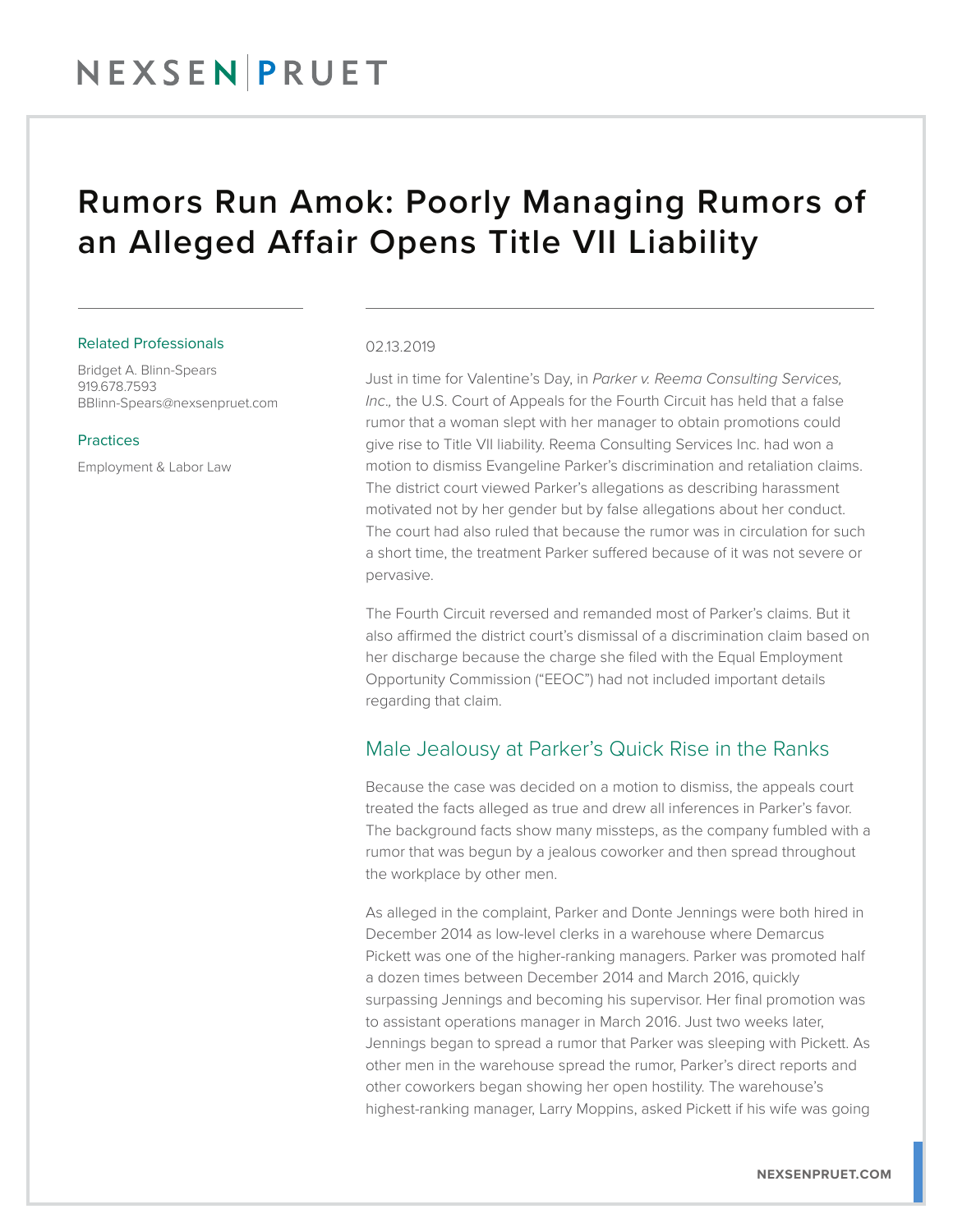## NEXSENPRUET

to divorce him for sleeping with Parker.

### Parker Took the Blame for the Rumor

The rumor spread unchecked for more than six weeks, and Moppins called a mandatory all-staff meeting. Both Parker and Pickett were late to the meeting. Moppins allowed Pickett in, but slammed the door in Parker's face, and then discussed the rumor without her presence or input. Parker later met with Moppins to address the rumor, and he blamed her for bringing the situation to the workplace. Moppins said he had planned great things for Parker but would no longer support her career progression because of the rumors. When Parker met with him a second time, Moppins lost his temper and screamed at her, continuing to blame her for the rumor and for complaining about it, and saying he should have fired her when she first raised the issue. Parker subsequently filed a formal complaint with the company's human resources department.

Several weeks later, Jennings (who the Fourth Circuit repeatedly refers to as the rumor monger) submitted a complaint to human resources that Parker was causing a hostile work environment through her inappropriate conduct. Human resources directed Parker to avoid Jennings, but placed no restrictions on him. So Jennings was allowed to hang around Parker's work area, distracting her direct reports and mocking her. Parker complained to her own manager and to human resources about Jennings' conduct, but no action was taken.

On May 18, 2016, Parker was called into a meeting with Moppins, human resources and the company's in-house lawyer. She was presented with two written warnings – one related to Jennings' complaint and one for insubordination to Moppins and poor management ability. Her employment was terminated in that meeting.

### Old Perceptions Inform the Fourth Circuit's View of Parker's Claims

In dismissing Parker's hostile work environment claim, the district court focused on the fact that the rumor spread about Parker was not specific to her gender; it was focused on her falsely alleged conduct. The district court also viewed the treatment Parker subsequently suffered as "slights" that took place over a relatively short period of time rather than the severe or pervasive conduct affecting the terms and conditions of her employment.

The Fourth Circuit noted that a rumor that a female subordinate had sex with a male superior to obtain a promotion tapped into an old and "deeply rooted perception" that women, not men, use sex to achieve professional success and thus are labeled as sluts or even prostitutes. The appellate court emphasized that the rumor about Parker was started by a man and spread by men, including upper management, and it focused on the woman and not the man in the alleged affair. The appellate court also noted that the rumor monger, Jennings, was permitted to disrupt Parker's workspace, and that while Parker was sanctioned, neither Pickett (who was also the subject of the rumor) nor Jennings (who started the rumor) faced discipline.

The Fourth Circuit also rejected the district court's conclusion that the short time frame precluded finding severe or pervasive conduct. The appellate court emphasized the physically threatening aspects of the treatment Parker faced, including having the highest-ranked manager in the warehouse, to whom she reported, publicly slam a door in her face and scream at her in a meeting. The appellate court also noted that Parker's terms and conditions of employment were obviously affected, since she was excluded from a meeting at which the rumor was discussed, humiliated in front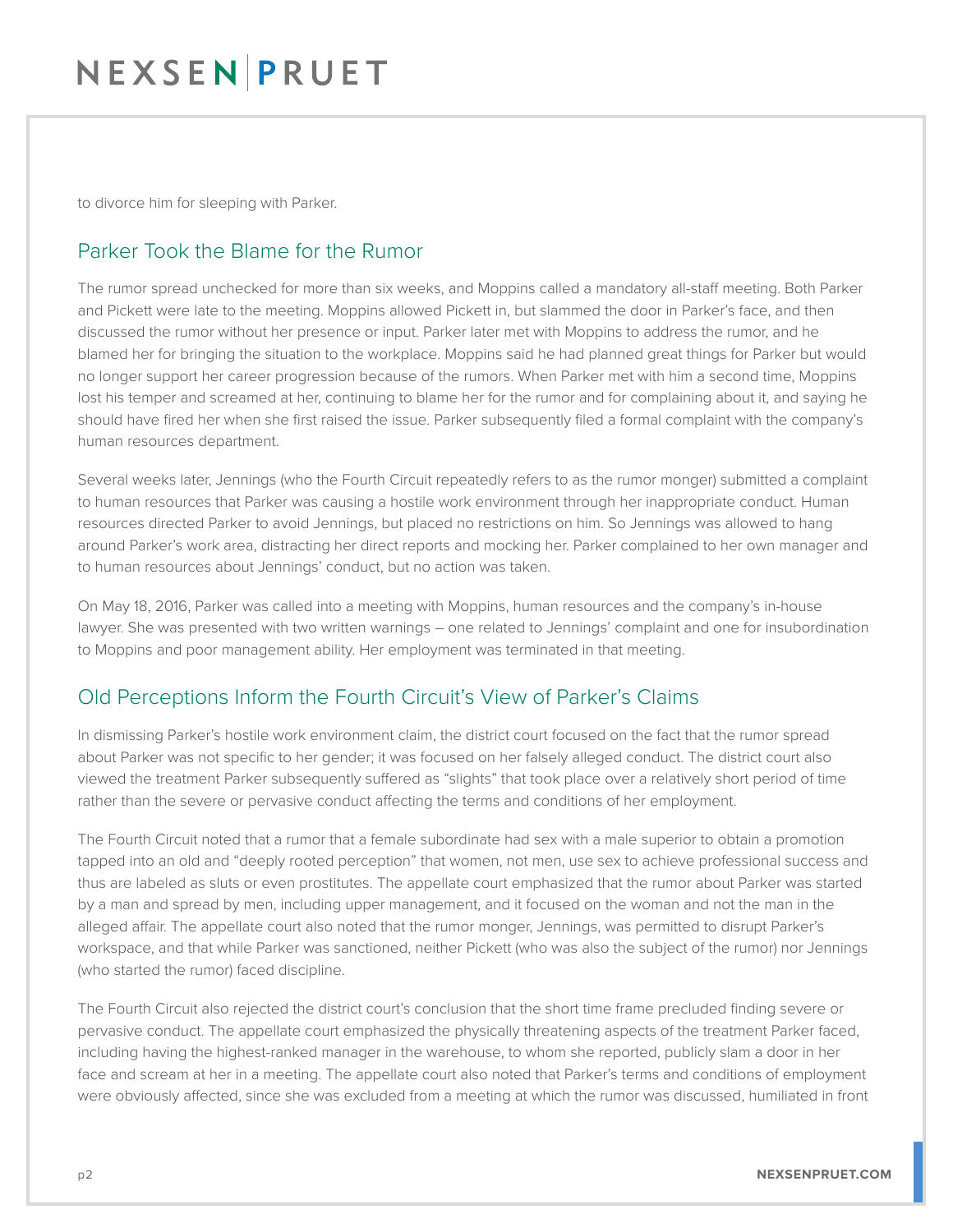# NEXSENPRUET

of her coworkers, restrained in where she could work and ultimately terminated from employment. Thus, the Fourth Circuit remanded Parker's hostile work environment and related retaliatory discharge claims.

### Parker's EEOC Charge Lacked Sufficient Specificity to Support her Discriminatory Termination Claim

The Fourth Circuit affirmed the district court's dismissal of Parker's third count of discrimination based on her employment termination. Parker's EEOC charge had alleged she was terminated based on facts relating to the rumor and following conduct, but her lawsuit alleged that the company had failed to follow its "three strikes" policy by terminating her after only two written warnings. Parker's lawsuit alleged that the company regularly allowed men to continue working after three strikes, but terminated women after fewer than three strikes or in connection with three warnings delivered simultaneously at the time of termination. Parker's charge had not mentioned disparate treatment in connection with the three strikes policy in particular, so the appellate court agreed that the company had not had adequate notice of the broader pattern of misconduct Parker's complaint alleged.

#### Key Takeaways

Employers can take a few key lessons away from the case:

• Maintain confidentiality in confronting sensitive allegations. The rumor about Parker seems to have gathered significant steam as top management in the warehouse discussed it publicly, providing additional fuel and likely adding to its credibility and impact.

• Treat similarly situated employees consistently. Parker and Pickett were falsely accused of similar conduct (trading promotion for sexual favors). Top management's focus on and blame of Parker and the absence of similar focus and blame toward Pickett helped the Fourth Circuit conclude that Parker may have been treated differently because of her gender. Moppins' conversation with Pickett, giving him a hard time about how his wife might react, was markedly different in tone and content than his conversations with Parker, screaming blame at her for bringing the issue into the workplace and refusing to further support her career because of it.

• Investigate and address issues quickly. Top management at the company knew about the rumor within a few weeks of its inception, and Parker ultimately filed a formal complaint with human resources. But the complaint contained no indication that any action was taken to protect Parker. Had the rumor been investigated when it first became an issue, Jennings might have faced discipline or at least been warned to stop spreading false information, and human resources would have had an opportunity to coach Moppins, Pickett and Parker about their immediate next steps.

• Carefully compare complaints to their underlying EEOC charges. The Fourth Circuit affirmed dismissal of Parker's discriminatory discharge claim because her lawsuit expanded too far beyond the details she provided in her charge. This final point drew a dissent from one of the appellate judges, who described it as demanding "more specificity and foresight…than our precedents or good sense require." Employers can rely on this decision to challenge lawsuits that expand the allegations made in an EEOC charge, and this may be the beginning of a shift in the Fourth Circuit toward more stringent requirements in exhaustion of administrative remedies.